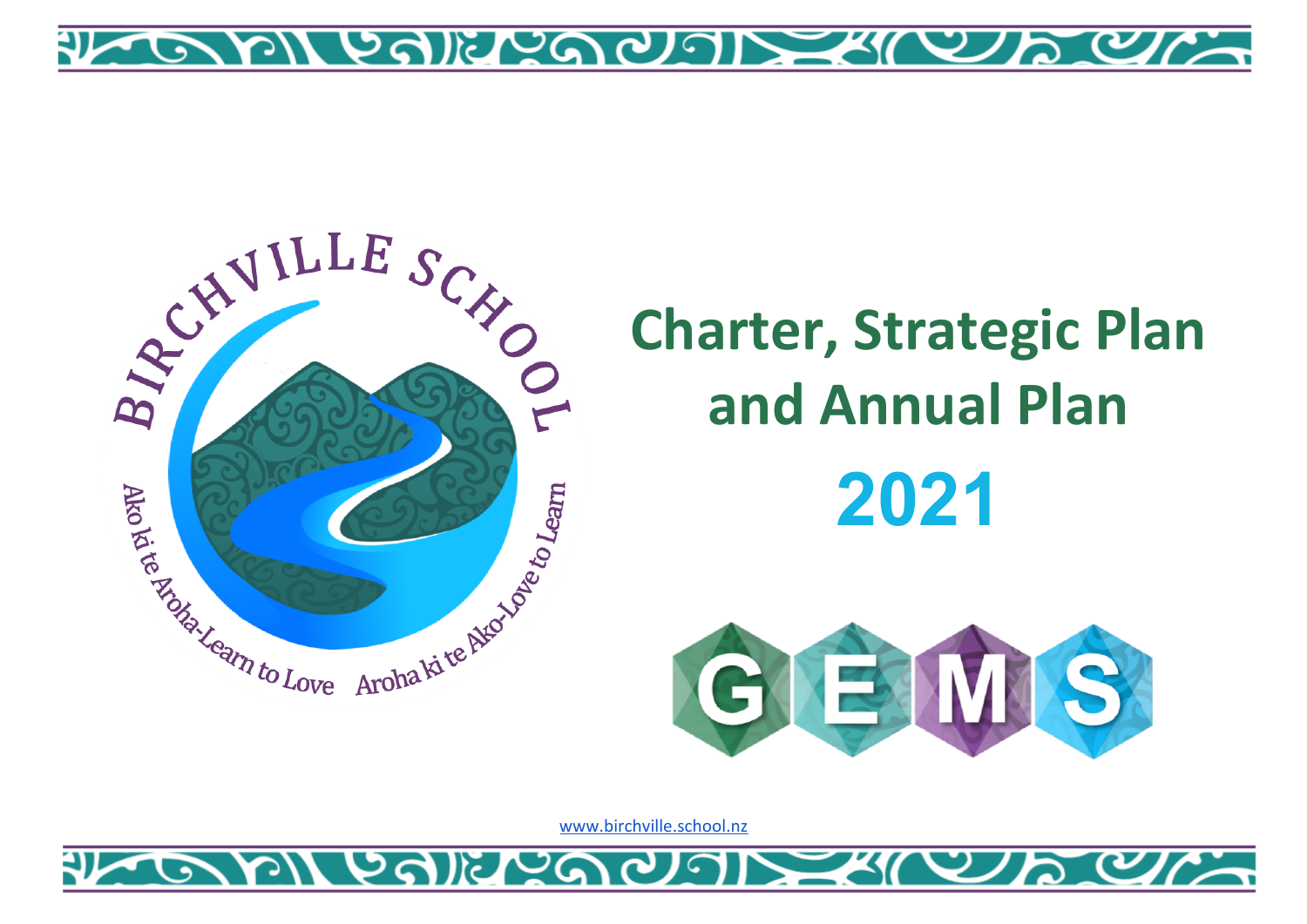

At Birchville School/kura we are passionate about helping children/tamariki discover and achieve their potential. We recognise that people come with different values, cultures, strengths and needs and as a staff, together with our zoned community, we are committed to celebrating diversity and providing a quality education that meets the needs of all students. We see our role as helping our tamariki/children shine. We do this through genuine relationships, meaningful opportunities and a rich, integrated curriculum which challenges,engages, promotes and celebrates learning for all.

Our Vision/Tirohanga whanui:

#### **Learn to Love - Love to Learn Ako ki te Aroha - Aroha ki te ako**

Learning to love / Aroha ki te ako is all about building relationships. It's valuing each other in a culture of high trust, acceptance of diversity and a commitment to working together. It's also about finding the things that make us happy, that excite us, our passions and aspirations and that the more we learn the more likely we are to live full, happy lives.

Love to learn / Ako ki te Aroha is about instilling children with a passion for lifelong learning, and a positive mindset towards academic and social success. We want our learners to be aware of how they learn best, what they need to do next and demonstrate the ability to make informed choices on where, when and how they will make the required progress across the curriculum in a manner that is effective and targeted to their needs.

To implement our tirohanga whanui (vision) we have a strong community partnership, where we provide opportunities for parents and whānau to work alongside the staff at our kura to help develop strong connections with the tamariki. Our PTA (parent/teacher association) is very active in supporting our kura with various activities, together with a whānau group that are very supportive with our kaupapa Māori initiatives and Kapa Haka group. Communication is a must for ensuring a good partnership between whānau and teacher, we welcome feedback and keep our caregivers informed through Hero, email, facebook/messenger and phone in regards to their tamariki's learning/wellbeing.

We have continued to develop our environment to ensure we meet the needs of today's learners which means that we have had a huge focus on providing a flexible modern learning environment which caters to a range of learners and learning styles. Our collaborative approach to teaching and learning help in developing our play based and deep learning initiatives. Our 3 teaching spaces are currently **Emerald** - year 0-2, **Moonstone** - year 3-4 and **Sapphire** - year 5-6. We encourage whānau to come into our classrooms and get involved with these initiatives as well as helping in our library, gardens, breakfast club, co-ordinating sports teams and providing support and supervision on outings.

Our zoned kura community is a mix of ethnic and socio-economic backgrounds with our roll reflecting the multicultural nature of New Zealand society. Our current Māori students represent 25%. We currently have 8 full time teachers, 6 teaching assistants and 2 office staff. Our caretaker, cleaner and gardener are all whānau from within our community. We pride ourselves on creating a friendly environment that children/tamariki want to be part of. Alongside a focusing on academic progress, we offer a huge range of extra opportunities for the children/tamariki. These currently include a school wide Kapa Haka, the opportunity to learn music (guitar, keyboard, drums), leadership opportunities for all Sapphire tamariki, a wide range of individual and team sports, play on scooters, ride bikes on our BMX track and more!

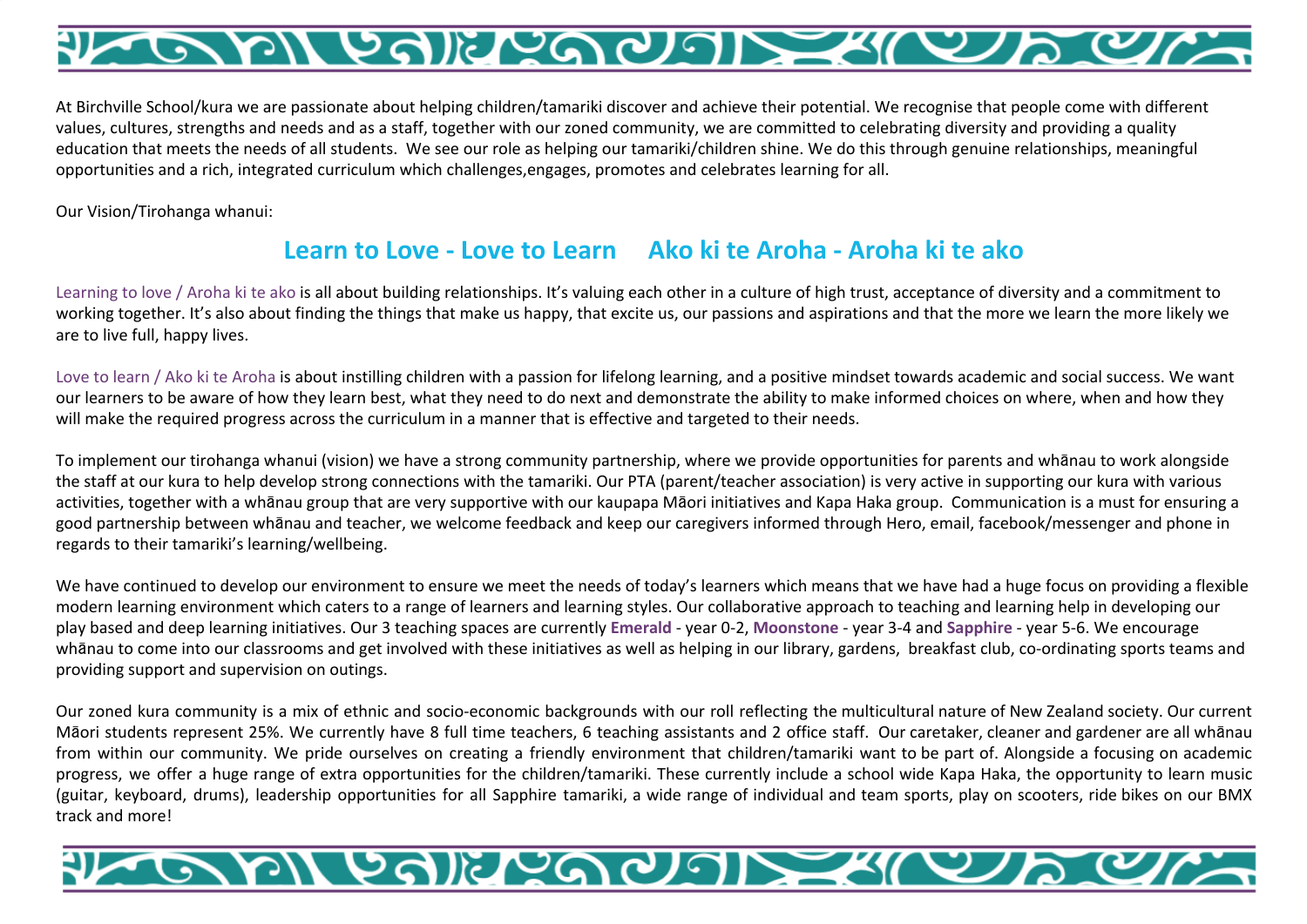

#### **Our Values - Whanonga Pono**

We believe that all of our tamariki are similar to Gemstones in that they are small but precious, they are diverse and unique, and they take time within the right environment to develop, grow and reach their potential.

Our GEMS are embedded within:

Love to learn/Ako ki te Aroha (Growth/Te Whanake) and Learn to love/Aroha ki te ako (Empathy/Aroha, Mana and Self Belief/ Tū Māia)